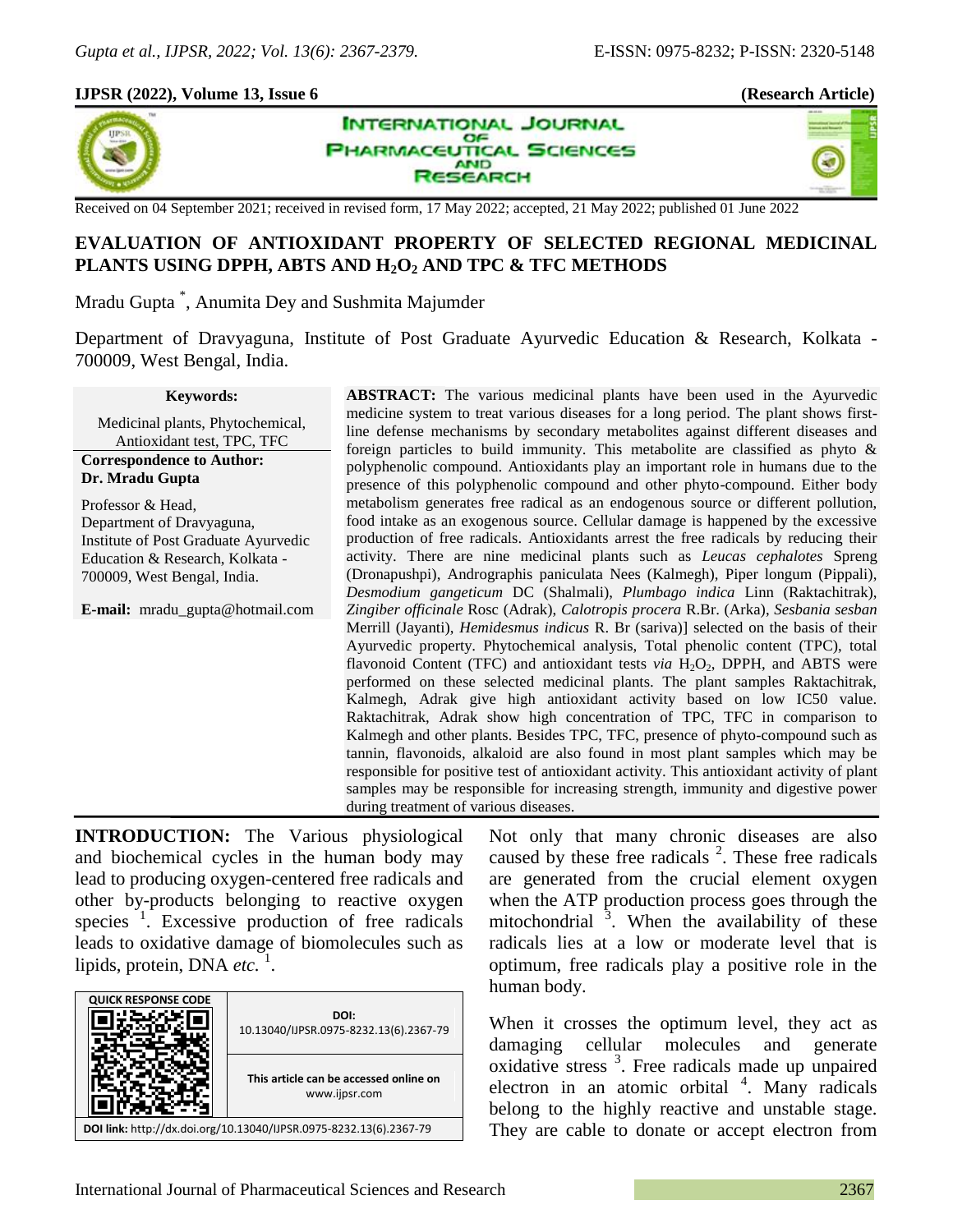the neighbour molecule and act as an oxidant or reactant<sup>4</sup>. Antioxidants work as a scavenger of free radicals by neutralizing process <sup>5</sup>. Source of antioxidant is two types exogenous and endogenous. Endogenous source is body metabolism itself. Besides food, tobacco smoking, fossil fuel burning, different pollutants, ionizing radiation, NO,  $etc.,$  are endogenous  $5.$  Naturally these free radicals are controlled by plant products. Many aromatic, medicinal, spice and other types of plants are made up chemical compounds with antioxidant properties <sup>6</sup>. The present study was done to find out the level of grade of antioxidant action of nine selected medicinal plants used for a long time in the ayurvedic system. The plant sample of Dronapushpi (*Leucas cephalotes* Spreng) is used for the treatment of headache, loss of appetite, respiratory diseases, skin disease and worms, and having antipyretic, analgesic, antiinflammatory, anti-rheumatic activity *etc* <sup>7</sup> .

Kalmegh (*Andrographis paniculata* Nees) is a very common medicinal plant used as a medicine in Bangladesh, China, India, Pakistan, Malaysia, Indonesia, Philippines, and Thailand to treat hepatic disorders loss of appetite, digestive and worm's manifestation *etc* <sup>8</sup> . The reported pharmacological action of plant kalmegh is as antidiarrheal, anticancer, anti-hepatitis, antioxidant, hepato-protective, immune stimulatory, sexual dysfunctions <sup>9</sup>. Piper longumplant, known as Pippali is mostly used as a spice and has therapeutic activities against abdominal discomfort, gonorrhea, menstrual pain, sleeping problem, respiratory problems, gut-related problems, *etc* <sup>10</sup> . Shalparni (*Desmodium gangeticum* DC) is an important plant in ayurvedic field for making Dasamula Kwatha, and prescribe for the treatment of arthritis, muscular pains, acne, fever, eye diseases, fever, gout, asthma, bronchitis, infections and liver diseases <sup>11</sup>. Raktachitrak (*Plumbago indica* Linn) is a perennial herb used to treat indigestion, loss of appetite, worm's manifestation and having antibacterial, hepatoprotective, wound healing, anti-fertility and anti-hyperlipidaemia

pharmacological reported activities <sup>12</sup>. Adrak (*Zingiber officinale* Rosc) is a well-known plant rich in therapeutic potency for the treatment of cough, cold, rhinitis, bronchial asthma, and loss of appetite and headache and as a food spice, mainly native tropical area  $13$ . Arka is a very useful medicinal plants from primitive period and used for the treatment of wound healing, cough piles, fistula and anorectal diseases, and abdominal pain <sup>14</sup>. Jayanti (*Sesbania sesban* Merrill) plant is a medium-sized shrub used to treat acne, skin rashes, psoriasis, ulcer, gastritis, and worms due to reported pharmacologic activities like wound healing, hepatoprotective, anti-inflammatory, antifertility and antidiabetic *etc.* <sup>15</sup>. Another important plant is Sariva (*Hemidesmus indicus* R. Br) for has various therapeutic values and is prescribed for the treatment of blood disorders, worms, skin diseases, itching, and wounds.

The abovementioned selected plants are very common and prescribed since the Ayurvedic system of medicine as a single form or compound form for the treatment of various types of diseases due to the presence of reported different polyphenolic compounds and other important phyto-compounds  $16$ . This present study's main aim and objective was to find maximum antioxidant activities based on total phenolic and flavonoid compounds in a hydroalcoholic extract of fresh leaf of nine selected plants. The objective was used to prepare the hydroalcoholic extract after authentication and identification to evaluate the presence of phytochemical compounds, total phenolic content (TPC) and total flavonoid content (TFC) and antioxidant activity using Hydrogen peroxide  $(H_2O_2)$ , 2,2-diphenyl-1-picrylhydrazyl (DPPH), 2,2'-azino-bis 3-ethylbenzothiazoline-6 sulfonic acid (ABTS) methods. The detailed literature information of selected medicinal plants is given below, including plants' local name, scientific name, which parts are generally used for research purposes, and their Ayurveda indication, chemical compound and pharmacological action.

| S. no. | Name of<br><b>Medicinal</b><br>Plant | <b>Scientific</b><br>Name $\&$<br>Family | Parts<br>used | Avurvedic<br>indications | <b>Chemical compounds</b> | <b>Pharmacological</b><br>actions |
|--------|--------------------------------------|------------------------------------------|---------------|--------------------------|---------------------------|-----------------------------------|
|        | <b>Dronapushpi</b>                   | Leucas                                   | Leaf $&$      | Vishma Jvara,            | Carbohydrate,             | Anti-pyretic,                     |
|        |                                      | cephalotes                               | Whole         | Kamala,                  | glycoside, tannin steroid | analgesic, anti-                  |
|        |                                      | Spreng $\&$                              | plant         | Netraroga,               | etc.                      | rheumatic.                        |

International Journal of Pharmaceutical Sciences and Research 2368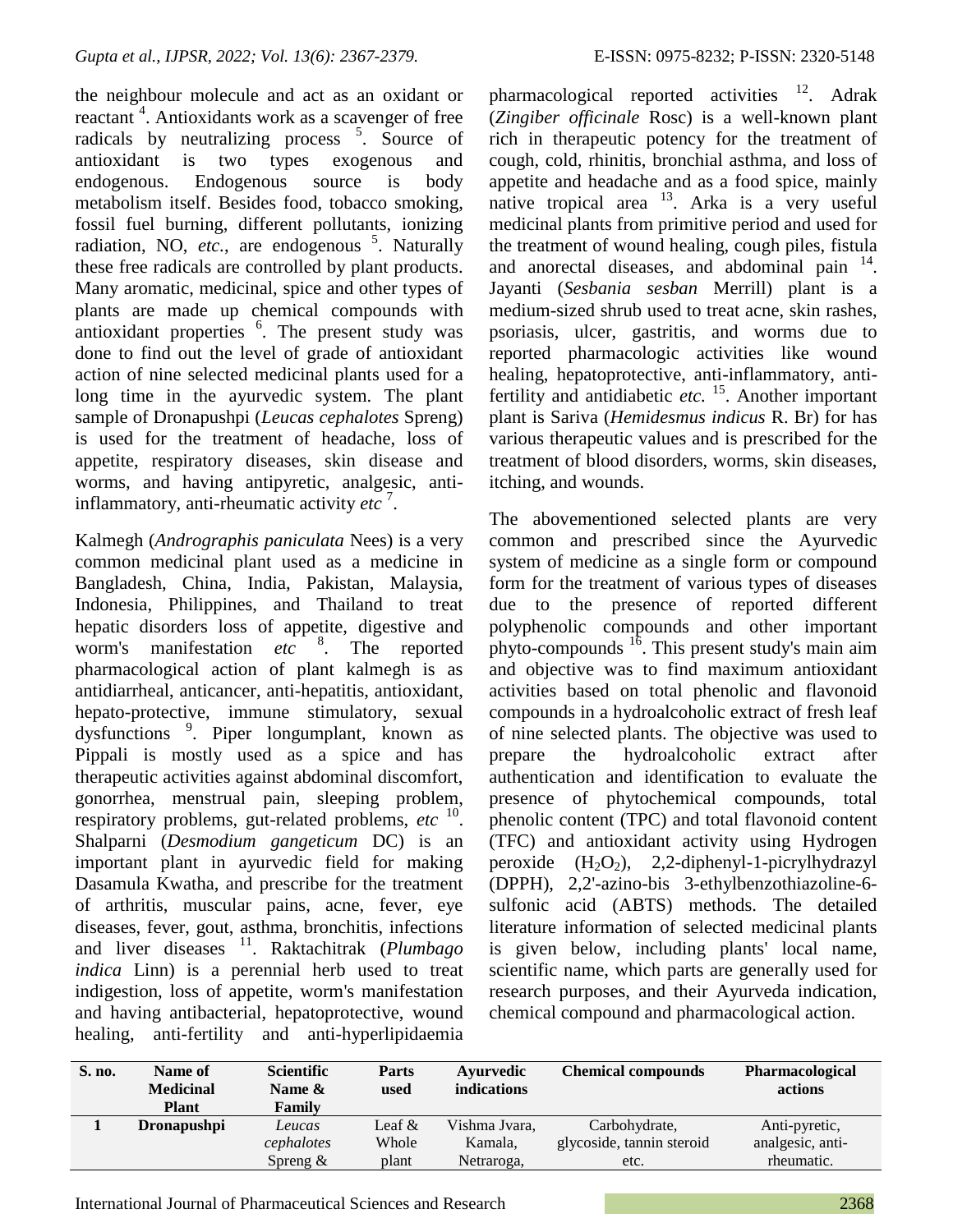*Gupta et al., IJPSR, 2022; Vol. 13(6): 2367-2379.* E-ISSN: 0975-8232; P-ISSN: 2320-5148

|                  |                     | Labiatae                                                   |                                       | Arsha.                                                                        |                                                                                                                                                                                                                                                 |                                                                                                                                                             |
|------------------|---------------------|------------------------------------------------------------|---------------------------------------|-------------------------------------------------------------------------------|-------------------------------------------------------------------------------------------------------------------------------------------------------------------------------------------------------------------------------------------------|-------------------------------------------------------------------------------------------------------------------------------------------------------------|
| $\boldsymbol{2}$ | <b>Kalamegh</b>     | Andrographis<br>paniculata<br>Nees. &<br>Acanthaceae       | Leaf                                  | Kamla, Krimi,<br>Pandu, Shotha,<br>Varna,<br>Dipana&<br>hepatic<br>disorders. | Andrograpanin, 7-O-<br>methylwogonin,<br>apigenin,<br>onysilin, Carbohydrate,<br>Glycoside, tannin<br>steroid etc                                                                                                                               | Antidiarrheal, anti-<br>hepatitis, hepato-<br>protective, anti-<br>atherosclerotic                                                                          |
| $\mathbf{3}$     | Pippali             | Piper<br>longumLinn. &<br>Piperaceae                       | Leaf,<br>Fruit7<br>Rootys             | Kasa, Swas,<br>Udar, Kustha,<br>Prameha,<br>Gulma,<br>Aamvata rogas           | Piperine, Piplatin,<br>Cepharadione,<br>Cepharanone,<br>Carbohydrate, alkaloid,<br>glycoside, tannins etc                                                                                                                                       | Antiasthmatic,<br>hepatoprotective,<br>hypocholesterolemic,<br>anti-inflammatory,<br>antiamoebic activity,<br>antibacterial                                 |
| 4                | Shalparni           | Desmodium<br>gangeticum DC.<br>& Leguminosae               | Leaf&<br>Roots                        | Shotha, Joint<br>pains, Krimi,<br>Jvara, and<br>Chardi rogas                  | Desmodin,<br>Pterocarpans, Alkaloid,<br>sterol, carbohydrate,<br>tannin, flavonoids etc.                                                                                                                                                        | antileishmanial,<br>antiasthmatic, smooth<br>muscle relaxant, anti-<br>inflammatory, anti-<br>ulcer, and cardio-<br>protective activities                   |
| 5                | <b>Raktachitrak</b> | Plumbago<br>indica Linn. &<br>Plumbaginaceae               | Leaf&<br>roots                        | Loss of<br>appetite,<br>Arsha, Krimi,<br>Rechana.<br>dipan, pachan            | Plumbaginin,<br>plumbagin, chitranone,<br>3-biplumbagin,<br>Alkaloid, Plumbagic<br>acid, glycoside,<br>reducing sugar, simple<br>phenolics, tannin, lignin,<br>saponins etc                                                                     | antibacterial,<br>antifungal, anti-<br>inflammatory,<br>antidiabetic,<br>anticancer,<br>antioxidant,<br>hepatoprotective,<br>cytotoxic and wound<br>healing |
| 6                | <b>Adrak</b>        | Zingiber<br>officinale Rosc.<br>$\&$<br>Zingeberaceae      | Leaf&<br>rhizome                      | Kasa, Jwar,<br>pratishyaya,<br>Hikka,<br>Agnimonda,<br>Varnarogas             | Alkaloid, carbohydrate,<br>tannin, phenol, $\alpha$ -<br>zingiberene, 6- gingerol,<br>$\beta$ -sesquiphellandrene, 6-<br>shogao, β-bisabolene,<br>etc                                                                                           | antibacterial,<br>antidiabetic,<br>antiemetic,<br>hypolipidaemic,<br>hepatoprotective<br>Expectorant<br>anti-inflammatory                                   |
| 7                | Arka                | Calotropis<br>procera R.Br.<br>$\&$<br>Asclepiadaceae      | Leaf,<br>seeds,<br>flowers<br>& larex | Arsha, shotha,<br>Krimi, Kandu,<br>Gulma, Varna                               | Carbohydrate, alkaloids,<br>tannin, phytosterol,<br>flavonoid,<br>polysaccharide<br>containing D-arabinose,<br>D-glucose, D-<br>glucosamine and L-<br>rhamnose, 3-proteinase,<br>and $\alpha$ -calotropeol, 3-<br>epimoretenol, gigantin<br>etc | Wound healing,<br>antimicrobial,<br>Hepatoprotective,<br>anti-Alzheimer's<br>disease                                                                        |
| 8                | Jayanti             | Sesbania<br>sesban Merrill<br>& Leguminosae                | Leaf,<br>fruits,<br>flowers           | Kasa, Kushtha,<br>krimi, Aruchi<br>$\&$<br>Madhumeha.                         | Triterpenoids,<br>carbohydrates, vitamins,<br>tannin, steroid,<br>saponinsetc.                                                                                                                                                                  | Wound healing,<br>Hepatoprotective,<br>Antidiabetic,<br>Anti-inflammatory,<br>fertility.<br>Antipyretic                                                     |
| 9                | <b>Sariva</b>       | Hemidesmus<br><i>indicus</i> R. Br.<br>&<br>Asclepiadaceae | Leaf&<br>roots                        | Kushtha,<br>Kandu,<br>Prameha,<br>Aruchi, Atisar,<br>Agnimanda.               | Hemidesminin<br>Carbohydrate, alkaloids,<br>Tannin, $\beta$ -sitosterol etc                                                                                                                                                                     | Antibacterial<br>Wound healing,<br>antipyretic,<br>Anti-inflammatory<br>Anti-cataractous<br>activity, anti-<br>diarrhoeal activity,<br>anti-HIV-1 activity  |

International Journal of Pharmaceutical Sciences and Research 2369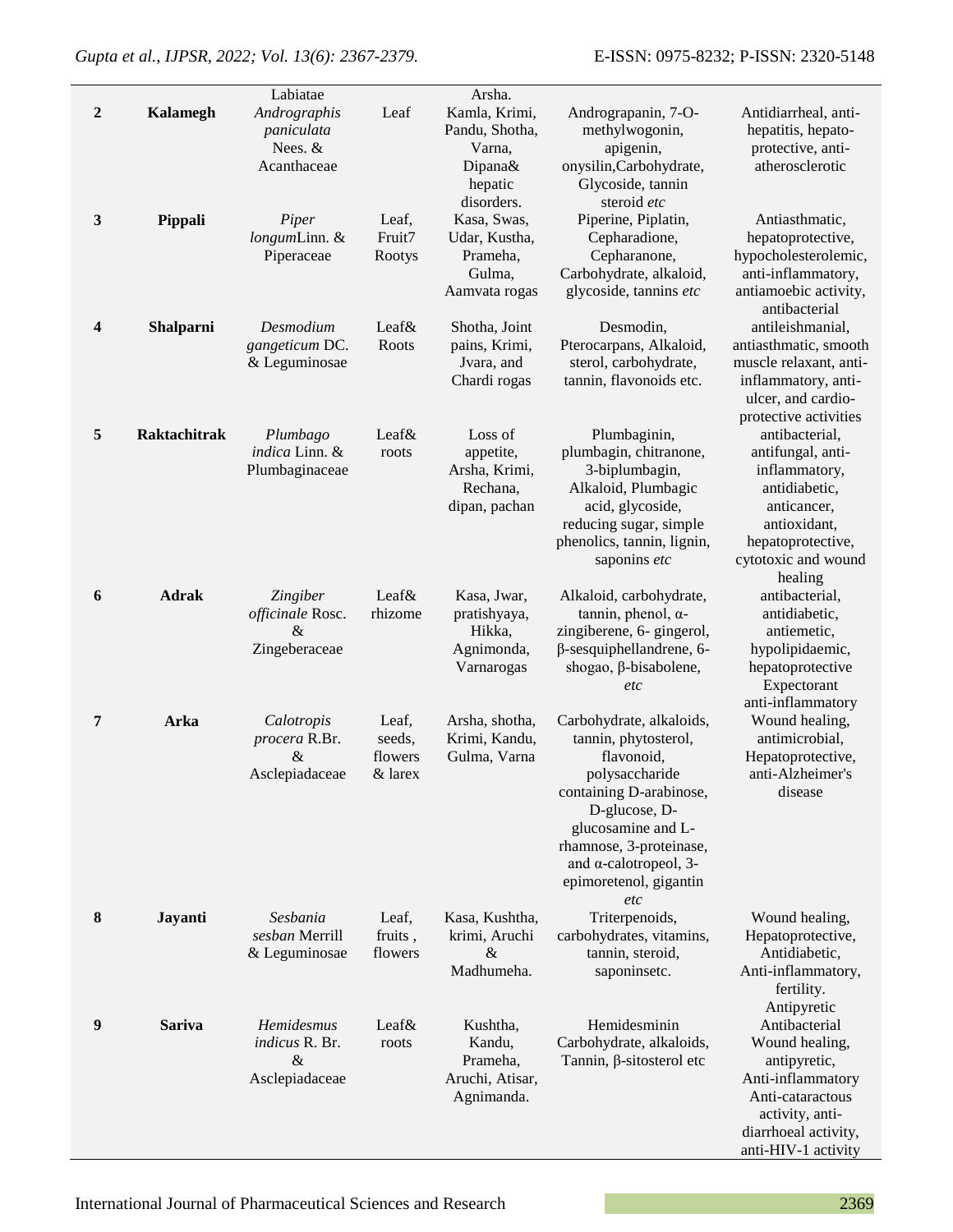**MATERIALS AND METHODS:** The pharmacognostic and antioxidant was performed in the laboratory of the department of Dravyaguna, Institute of Post Graduate Ayurvedic Education & Research, Kolkata.

**Collection of Plants:** The plant materials (leaf) were collected from the herbal garden of this Institute, Eco-Park, New town, Kolkata, following the guideline of good agricultural and collection practices (GACP) for medicinal plants. The collected plant leaf of selected nine medicinal plants are identified and authenticated by the Botanical Survey of India, Howrah, Kolkata. Herbarium sheet were prepared of sample for authentication. Authenticate certificate no is - CNH/Tech.II/2020/1 dated- 25.08.2020.

**Chemicals and Reagent:** The chemicals and standard chemical kits such as Methanol, Fehling's A and Fehling's B, Benedict's solution, Dragendroff's, Mayer's reagent, HCl, sodium hydroxide, copper sulphate, Ninhydrin, ferric chloride, lead acetate, benzene, ammonia, Folin Ciocalteau, sodium carbonate, Gallic acid, aluminium chloride, potassium acetated, quercetin, phosphate buffer, Hydrogen peroxide  $(H_2O_2)$ , ascorbic acid, 2,2-diphenyl-1-picrylhydrazyl (DPPH), ethanol, 2,2'-azino-bis 3 ethylbenzothiazoline-6-sulfonic acid (ABTS), potassium persulfate are purchased for the experiments from DST-BT granted fund following the Institutional rules.

**Instrument:** This study has been evaluated by the two types of instruments: a water bath used in phytochemical study and UV-VIS Spectrophotometer: UV-2450 makes SHIMADZU, which is used for the determination of total phenolic content (TPC) and total flavonoid content (TFC) and antioxidant activity.

**Preparation of Plant Samples:** Plants materials were collected in fresh condition from the selected field of the medicinal plants garden. Then it was cleaned out through the running water to remove the dirt particles and other unfamiliar particles. After washing, leaves are cut into many small-sized pieces and allowed to dip 70% hot sterilized water overnight and added 30% methanol to the next day and allowed to stay overnight. Next day, this is

filtrated through filter paper. The filtrate was put away in the refrigerator for further examination. The experiments like the antioxidant test, total phenol, and total flavonoid test of each plant sample were performed.

**Qualitative Phytochemical Analysis:** The extract was inspected to check the presence of phytocompound by utilizing standard techniques  $17$ , 18, 19 .

# **Test for Carbohydrates:**

**Fehling's test:** A comparable proportion of Fehling's A and Fehling's B was added to the 2ml of plant crude extract and carefully shaken for extraordinary mixing.

This mixture was allowed to reach boiling point. After two mines, a red brick appeared at the bottom of the test tube which exhibits that carbohydrate is available.

**Benedict's test:** Few drops of Benedict's solution was added to the 2 ml of plant extract and permitted heating up, a reddish or brown colour precipitation was concluded that presence of carbohydrate.

# **Test for Alkaloid:**

**Dragendroff's test:** 1ml of Dragendroff's reagent and 1ml of dilHCl are added on 1ml of plant extract and permit to boil and appear the orange red precipitation which indicate the presence of alkaloid.

**Mayer's test:** 3ml of Mayer's reagent and 1ml of dilHCl were mixed with 1ml of plant extricate, development of cream-toned precipitation. This is suggested the presence of alkaloid.

# **Test for Protein:**

**Biuret test:** 3ml of plant extract was amalgamated with 1ml of 4% sodium hydroxide solution and few drop of 1% copper sulphate solution was infused. After reaction, appearance of violet-pink colour indicated the presence of protein and amino acids.

**Ninhydrin test:** Two drops of freshly prepared 0.2% Ninhydrin reagent was infused with plant extract and then allow to reach boiling temperature. The formation of blue colour revealed the presence of proteins, peptides, or amino acids.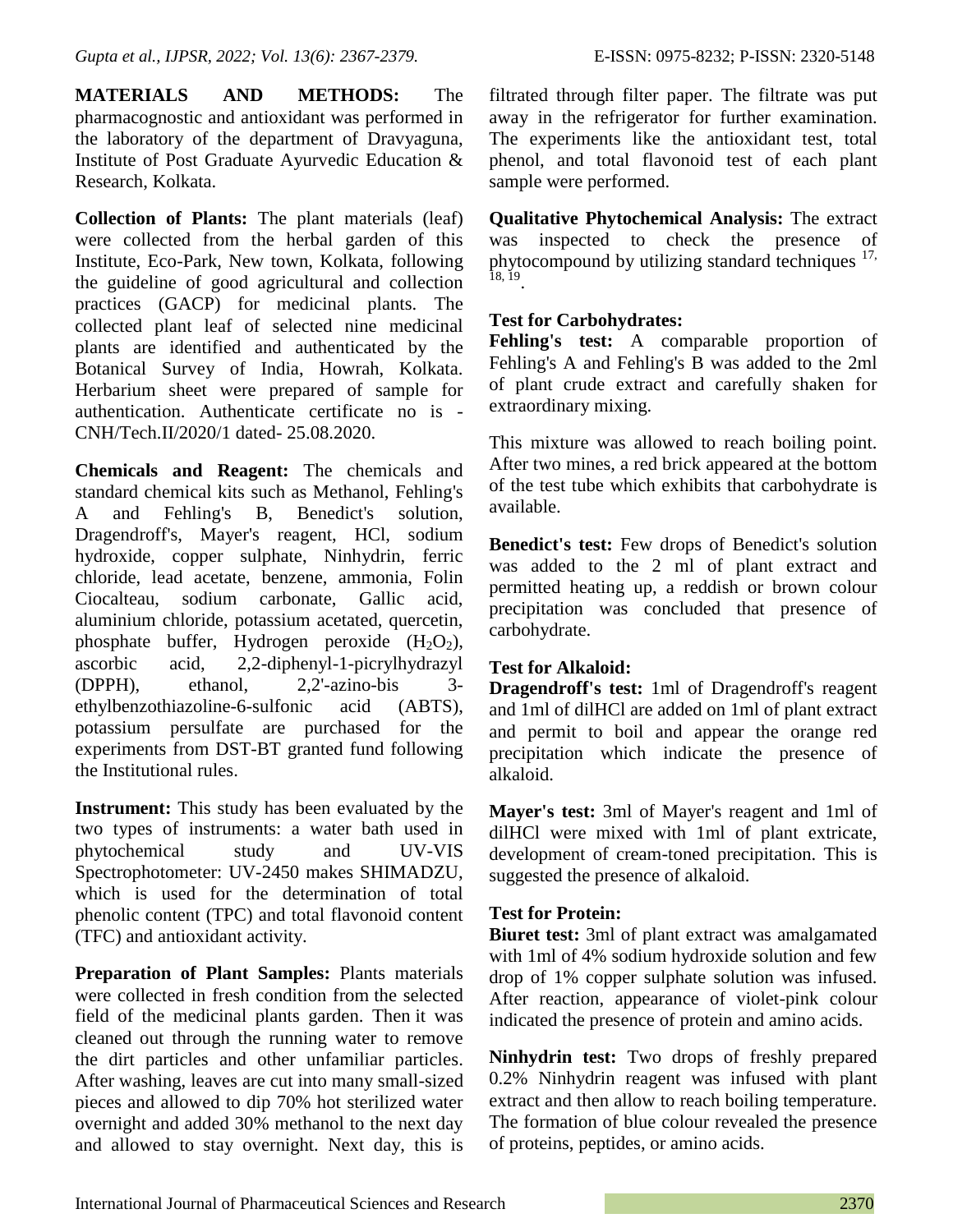#### **Test for Tannin:**

**Ferric Chloride test:** Scarcely any drops of 5% ferric chloride  $(FeCl<sub>3</sub>)$  were permitted to respond with 2-3 ml of concentrate and bubbled for not many mines. The formation of deep blue-black colour reveals that tannin is present.

**Lead Acetate test:** Addition of few drops of 10% lead acetate was performed with 2-3 ml of plant extract and allow to reach at boiling point for few mines. Formation of white or yellow precipitated indicate that tannin is present.

**Teat for Glycoside:** The extract of each plant was digested with dilute hydrochloric acid, and then it was planned to test for glycosides. The extract was treated with ferric chloride solution submerged in boiling water for around 5 mines. After cooling, benzene was added at equal volumes of extract to the mixture. The benzene layer was discriminated and treated with ammonia solution. development of rose pink in the ammonium layer revealed the presence of glycosides.

**Estimation of Total Phenolic Content (TPC):** Total phenols were estimated by Folin Ciocalteaumethod  $20$ . 0.5ml of the sample were infused with 2.5 ml 10-fold diluted Folin Ciocalteau then the addition of 2 ml of 7.5% sodium carbonate ( $Na<sub>2</sub>CO<sub>3</sub>$ ). Then this mixture was incubated up to 30 min at room temperature in a dark place. After incubation, take absorbance at 765 nm against blank. The phenolic content was calculated from the standard graph of Gallic acid **Fig. 1**. The outcome data were communicated as mg/g of Gallic acid equivalents in milligrams per gram (mg GAE/g) of extract.



**Estimation of Total Flavonoids Content:** Total flavonoids were examined by the aluminum chloride colorimetric technique  $20$ . 0.5 ml extract was infused with 1.5 ml methanol, 0.1 ml 1%

aluminum chloride  $(AICI_3)$ , 0.1 ml of 1M potassium acetated, and the addition of 2.8 ml distilled water to the mixture. The incubation period of this mixture is around 30 mines at room temperature. After incubation, absorbance was recorded at 415 nm. The calculative data of flavonoid content was purified from the standard curve of quercetin **Fig. 2.** The outcome data were interfaced as mg/g of quercetin equivalents in milligrams per gram (mg QE/g) of extract.



**TFC**

**Antioxidant Activity of Plant Extracts:** Antioxidant activity of hydroalcoholic extract of each sample was performed by the free radical scavenging methods like the  $H_2O_2$  scavenging method, DPPH scavenging method and ABTS radical cation decolorization assay in this present study.

**Hydrogen Peroxide (H2O2) Scavenging Method:** Antioxidant activity of the individual extract was performed by using  $H_2O_2$  method <sup>20</sup>. 0.1ml of the sample was amalgamated with 3.4 ml of 0.1 M phosphate buffer and 0.6 ml of 40 mM  $H_2O_2$ . The incubation period of this mixture is 10 mines at room temperature. After incubation, absorbance was recorded at λmax 230 nm against the blank solution. Ascorbic acid was used as standard **Fig. 3.** The percentage scavenging of  $H_2O_2$  was evaluated using the equation.

% Scavenging of  $H_2O_2 = A_0 - A_1/A_0 \times 100$ 



**H2O<sup>2</sup> SCAVENGING METHOD**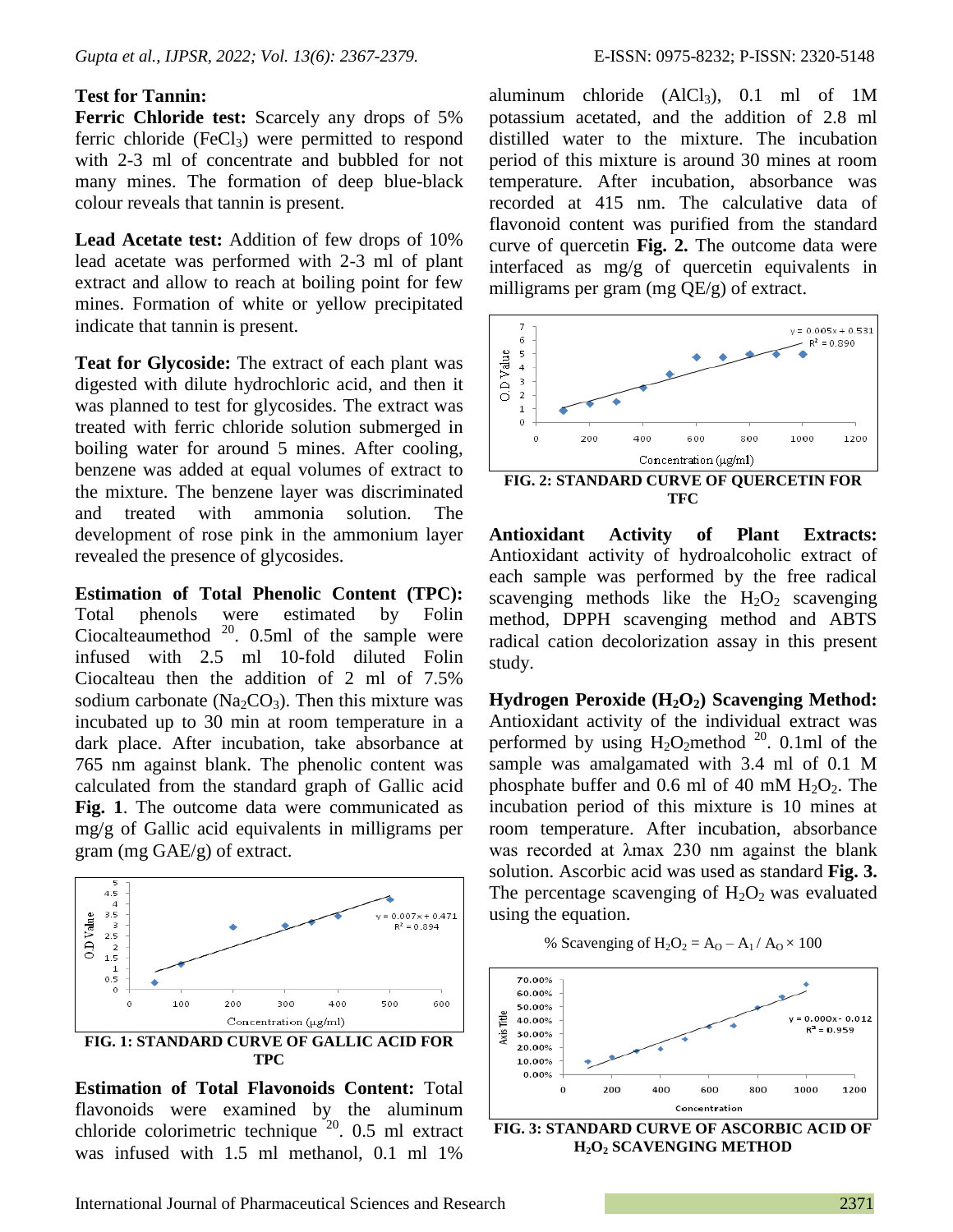**DPPH (2,2-diphenyl-1-picrylhydrazyl) Scavenging Method:** DPPH scavenging activity assay of plant extract was performed following by the standard protocol<sup>20</sup>. Previously 0.1 mM DPPH solution was made in ethanol. 3 ml of DPPH stock solution was infused with 1 ml of extract at different concentrations and added equal ethanol volume. The incubation period is around 30 min, and after incubation, absorbance was recorded at 517 nm. The antioxidant activity of the sample is calculated by the standard curve of ascorbic acid **Fig. 4.** The following equation evaluated the DPPH scavenging capacity.

% Inhibition = blank – sample / blank  $\times 100$ 



**DPPH SCAVENGING METHOD**

**ABTS (2,2'-azino-bis 3-Ethylbenzothiazoline-6 sulfonic Acid) Radical Cation Decolourization Assay:** Antioxidant activity was performed by ABTS protocol<sup>21</sup>. For ABTS assay, Addition of equal amount of 7.4 mM ABTS and 2.45 mM potassium persulfate were going to prepare working solution that are put away in 12-13 h dark incubation to react and produce active ABTS

radical cation which is the reaction solution with plant sample to estimate antioxidant activity. Ethanol was used for making the dilution of ABTS solution. Then, 50μl of samples and 1.9 ml of ABTS solution was poured into a test tube and allowed to dark incubate for 6 mines. After incubation, absorbance was recorded at 734 nm. Sample result was concluded with the help of trolox standard  $(Y= 0.0379x-0.0015, R2 =$ 0.9872,). The result was communicated by mmol Trolox equivalents/g dry extract (mmol TE/g DE).

### **RESULT:**

**Qualitative Phytochemical Screening:** The phytochemical analysis of each plant extract was done to find out the presence of phytocompounds such as alkaloid, tannin, carbohydrate, saponin, and glycosides, *etc*. The result of the phytochemical analysis of selected nine medicinal plant's extract is given in **Table 1**. This outcome can assist with inferring what active compounds are available in the nine plants. This result shows that the plant extract of Dronapushpi, Kalmegh, Pippali, Adrak, and Arka contain carbohydrate, alkaloid, protein & amino acid, tannin, and glycoside *etc.,* whereas Shalparni and Raktachitrak contain carbohydrate, alkaloid, tannin and glycoside. It has been observed that the carbohydrate, alkaloid and tannin chemical constituents are present in each of the nine plants, whereas protein and amino acid are absent in only two plant among nine plants, *i.e* Shalparni and Raktachitrak and glycoside is also absent in only one plant i.e Raktachitrak among the nine plants.

| TABLE 1: PHYTOCHEMICALS ANALYSIS OF TWELVE MENTIONED MEDICINAL PLANTS |  |  |
|-----------------------------------------------------------------------|--|--|
|                                                                       |  |  |

| <b>Plant Name</b> |                  | Carbohydrate    |        | <b>Alkaloid</b> |               | <b>Protein and amino</b> |                   | <b>Tannin</b> | Glycoside |
|-------------------|------------------|-----------------|--------|-----------------|---------------|--------------------------|-------------------|---------------|-----------|
|                   |                  |                 | acid   |                 |               |                          |                   |               |           |
|                   | <b>Fehling's</b> | <b>Benedict</b> | D.D    | Mayer's         | <b>Biuret</b> | <b>Ninhydrin</b>         | FeCl <sub>3</sub> | Lead          |           |
|                   |                  |                 |        |                 |               |                          |                   | acetate       |           |
| Dronapushpi       | $^{+}$           |                 |        | $^{+}$          |               | $^{+}$                   | $^{+}$            |               |           |
| Kalmegh           | $^{+}$           | $^{+}$          |        |                 |               | $^{+}$                   |                   | $^{+}$        |           |
| Pippali           | $^{+}$           | $^{+}$          | $^{+}$ |                 |               | $^{+}$                   | $^+$              | $^{+}$        |           |
| Shalparni         | $^{+}$           | $^{+}$          | $^{+}$ |                 |               |                          | $^{+}$            | $^{+}$        |           |
| Raktachitrak      | $^{+}$           | $^{+}$          | $^{+}$ |                 |               |                          | $^{+}$            | $^+$          |           |
| Adrak             | $^{+}$           | $^{+}$          | $^{+}$ |                 |               | $^{+}$                   | $^+$              |               |           |
| Arka              | $^{+}$           | $^{+}$          | $^{+}$ |                 |               | $^{+}$                   | $^{+}$            | $^{+}$        |           |
| Jayanti           | $^{+}$           |                 | $^{+}$ |                 |               | $^{+}$                   | $^{+}$            |               |           |
| Sariva            |                  |                 |        |                 |               |                          |                   |               |           |

Note: (+) indicates present, (-) indicates absent.

**b. Determination of Total Phenolic Content (TPC):** The TPC was found in highest quantity in

plant sample of Sariva among the nine plant samples**.** Unit of TPC is expressed by (μg Gallic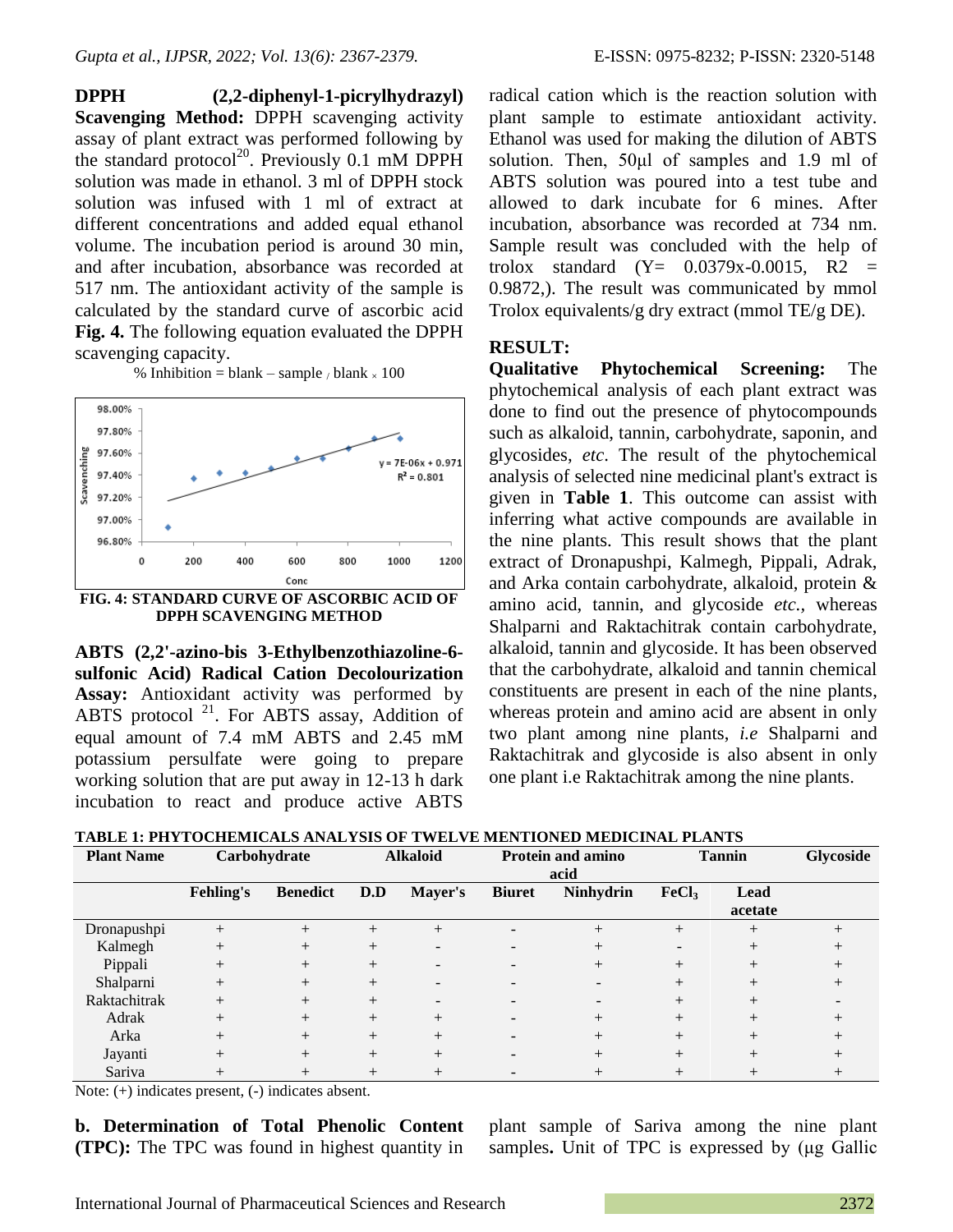acid equivalent/mg of extract). 452.24 μg Gallic acid equivalent/mg of extract is the TPC of Sariva. Besides sariva plant, Raktachitrak (378.36 μg Gallic acid equivalent/mg of extract), Dronapushpi (194.26 μg Gallic acid equivalent/mg of extract), Shalparni (201.19 μg Gallic acid equivalent/mg of extract), Adrak (105.16 μg Gallic acid equivalent/mg of extract), Arka (107.21 μg Gallic acid equivalent/mg of extract) are also showed high range TPC value which has good impact on antioxidant activity. Not only phenolic compound, other phyto-compounds are also valuable for showing antioxidant properties.

**c. Determination of Total Flavonoid Content (TFC):** The TFC was found in the highest quantity in the plant sample of Raktachitrak among the nine medicinal plants. Unit of TFC is expressed by (μg quercetin equivalent/mg of extract). 152.54μg quercetin equivalent/mg of the extract is the TFC of Raktachitrak. Besides Raktachitrak, TFC value of other some plant among the nine plants are also reached to range of maximum value that can modulate antioxidant properties. TFC value of Shalparni (130.71 μg quercetin equivalent/mg of extract), Dronapushpi (61.89 μg quercetin equivalent/mg of extract), Arka (60.71 μg quercetin equivalent/mg of extract), and Adrak (57.02 μg quercetin equivalent/mg of extract) are towards the high range. **Table 2** is summarized the TPC and TFC value of nine medicinal plants. **Fig. 5** represents the comparable study of TPC and TFC of plants through the graphical diagram.

**TABLE 2: TOTAL PHENOLIC CONTENT (TPC) AND TOTAL FLAVONOID CONTENT (TFC) OF TWELVE MEDICINAL PLANTS**

| <b>Plants</b> | $TPC(\mu gGallic acid equivalent/mg of extract)$ | $TFC(\mu)$ quercetin equivalent/mg of extract) |
|---------------|--------------------------------------------------|------------------------------------------------|
| Dronapushpi   | 194.26                                           | 61.89                                          |
| Kalmegh       | 19.25                                            | 12.53                                          |
| Pippali       | 136.07                                           | 19.92                                          |
| Shalparni     | 201.19                                           | 130.71                                         |
| Raktachitrak  | 378.36                                           | 152.54                                         |
| Adrak         | 105.16                                           | 57.02                                          |
| Arka          | 107.21                                           | 60.71                                          |
| Jayanti       | 80.51                                            | 37.21                                          |
| Sariva        | 452.24                                           | 17.06                                          |

The abovementioned table represents the quantification of the concentration of total phenolic compound (TPC) and total flavonoid compound, which was found present in selected medicinal plants. The hydroalcoholic extract of Raktachitrak, Sariva and Shalparni showed their high level of TPC concentration and simultaneously the hydroalcoholic extract of plant samples Shalparni, Raktachitrak also given high level of TFC concentration among the other medicinal plants which may be directly responsible for their significant antioxidant properties.



**FIG. 5: GRAPHICAL REPRESENTATION OF TPC & TFC OF SELECTED NINE MEDICINAL PLANTS**

**d. Antioxidant Properties:** Antioxidant properties of nine medicinal plants are tested by three scavenging method,  $H_2O_2$  scavenging method, DPPH method, ABTS methods **Fig. 6, 7, 8**). Various types of free radicals are produced by the metabolism process. These free radicals are scavenged by antioxidants and protect the cell from oxidative damage. Antioxidant properties can have evaluated by  $IC_{50}$  value. The  $IC_{50}$  value is defined that how much concentration is required to decrease the initial concentration of  $H_2O_2$ , DPPH and ABTS+ active radicals' up to 50%.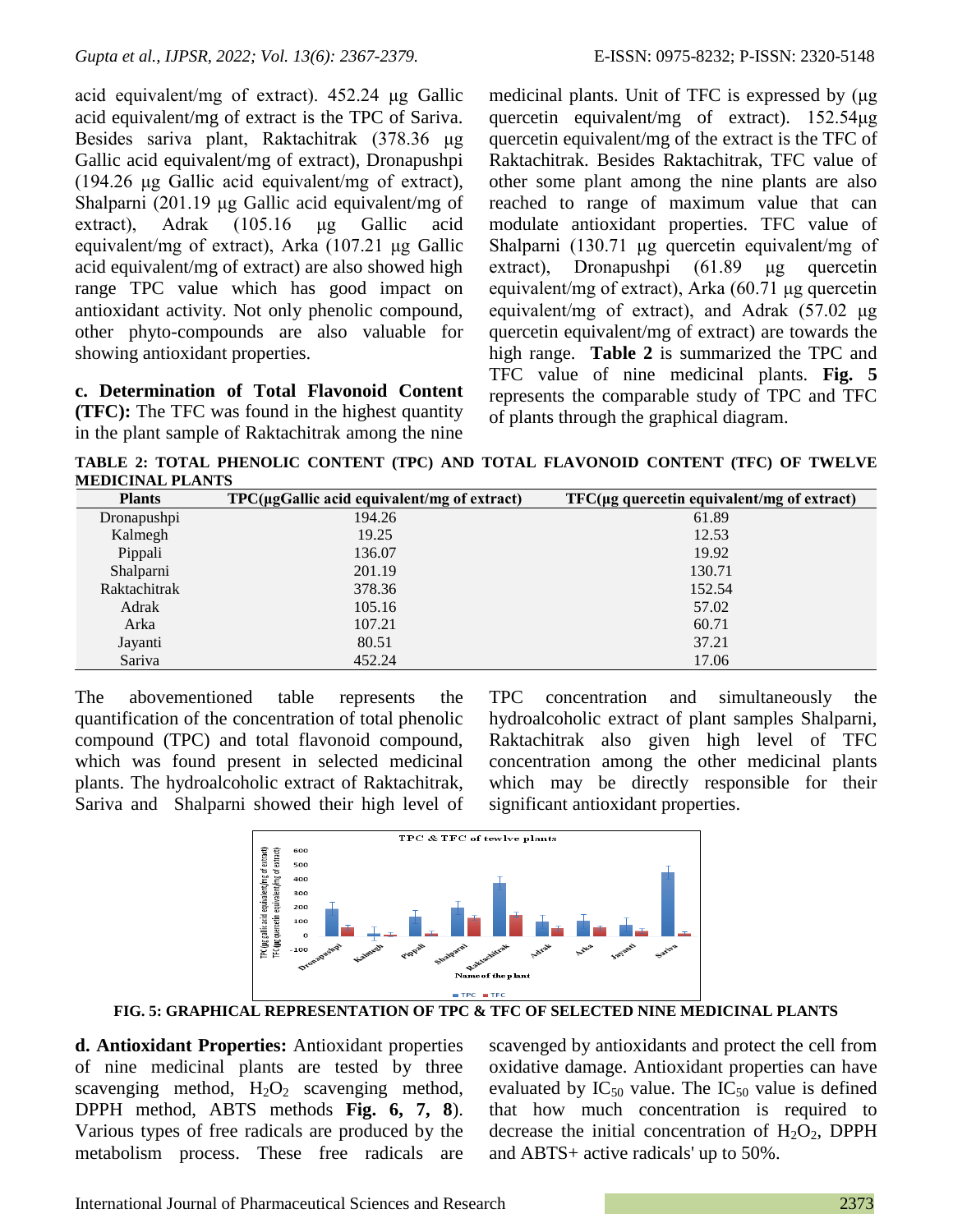

**FIG. 6: ESTIMATION OF ANTIOXIDANT POTENTIALITY OF NINE PLANTS BY H2O2 METHOD (Y AXIS = SCAVENGING INHIBITION PERCENTAGE, X AXIS = CONCENTRATION OF PLANT EXTRACT) [A-DRONAPUSHPI, B-KALMEGH, C- PIPPALI, D- SHALPARNI, E- RAKTACHITRAK, F- ADRAK, G- ARKA, H-JAYANTI, I-SARIVA]**

This **Fig. 6** indicates the graphical representation using the  $H_2O_2$  method, which is made up of individual plant scatter plots with a straight-line equation followed by the concentration of plant extract and percentage of scavenging inhibition of

free radical. This straight-line equation help to calculate the  $IC_{50}$  value of every plant extract to evaluate the antioxidant activity of these selected plant extract.



International Journal of Pharmaceutical Sciences and Research 2374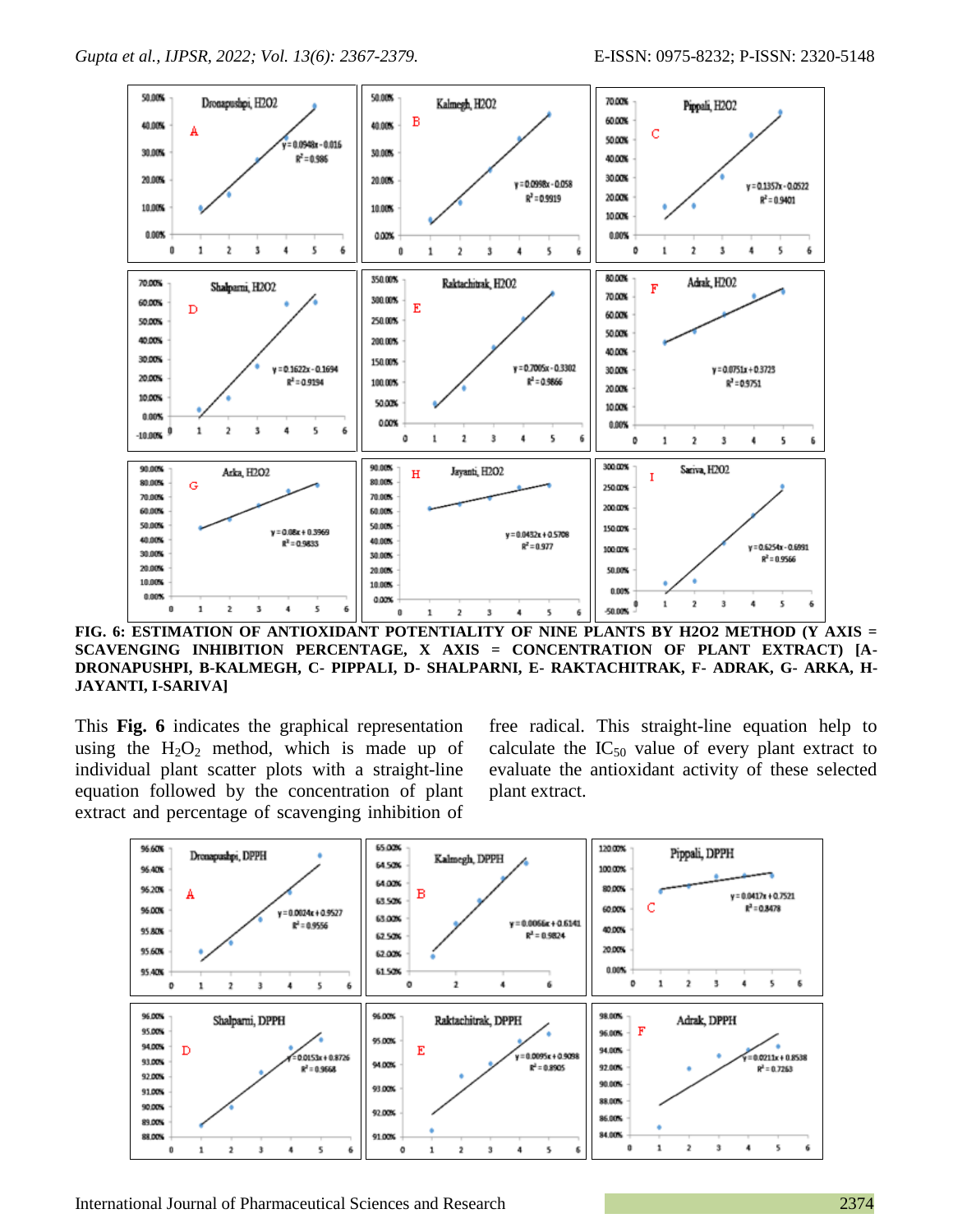

**FIG. 7: ESTIMATION OF ANTIOXIDANT POTENTIALITY OF NINE PLANTS BY DPPH METHOD (Y-AXIS = SCAVENGING INHIBITION PERCENTAGE, X-AXIS = CONCENTRATION OF PLANT EXTRACT) [A-DRONAPUSHPI, B-KALMEGH, C- PIPPALI, D- SHALPARNI, E- RAKTACHITRAK, F- ADRAK, G- ARKA, H-JAYANTI, I-SARIVA]**

This **Fig. 7** indicate the graphical representation using the DPPH method, which is made up of individual plant scatter plot with straight-line equation followed by the concentration of plant extract and percentage of scavenging inhibition of

free radical. This straight-line equation help to calculate the  $IC_{50}$  value of every plant extract to evaluate the antioxidant activity of these selected plant extract.



**FIG. 8: ESTIMATION OF ANTIOXIDANT POTENTIALITY OF NINE PLANTS BY ABTS METHOD (Y-AXIS = SCAVENGING INHIBITION PERCENTAGE, X-AXIS = CONCENTRATION OF PLANT EXTRACT) [A-DRONAPUSHPI, B-KALMEGH, C- PIPPALI, D- SHALPARNI, E- RAKTACHITRAK, F- ADRAK, G- ARKA, H-JAYANTI, I-SARIVA]**

This **Fig. 8** indicate the graphical representation using ABTS method, which is made up of individual plant scatter plot with a straight line equation followed by the concentration of plant extract and percentage of scavenging inhibition of

free radical. This straight-line equation help to calculate the  $IC_{50}$  value of every plant extract to evaluate the antioxidant activity of these selected plant extract.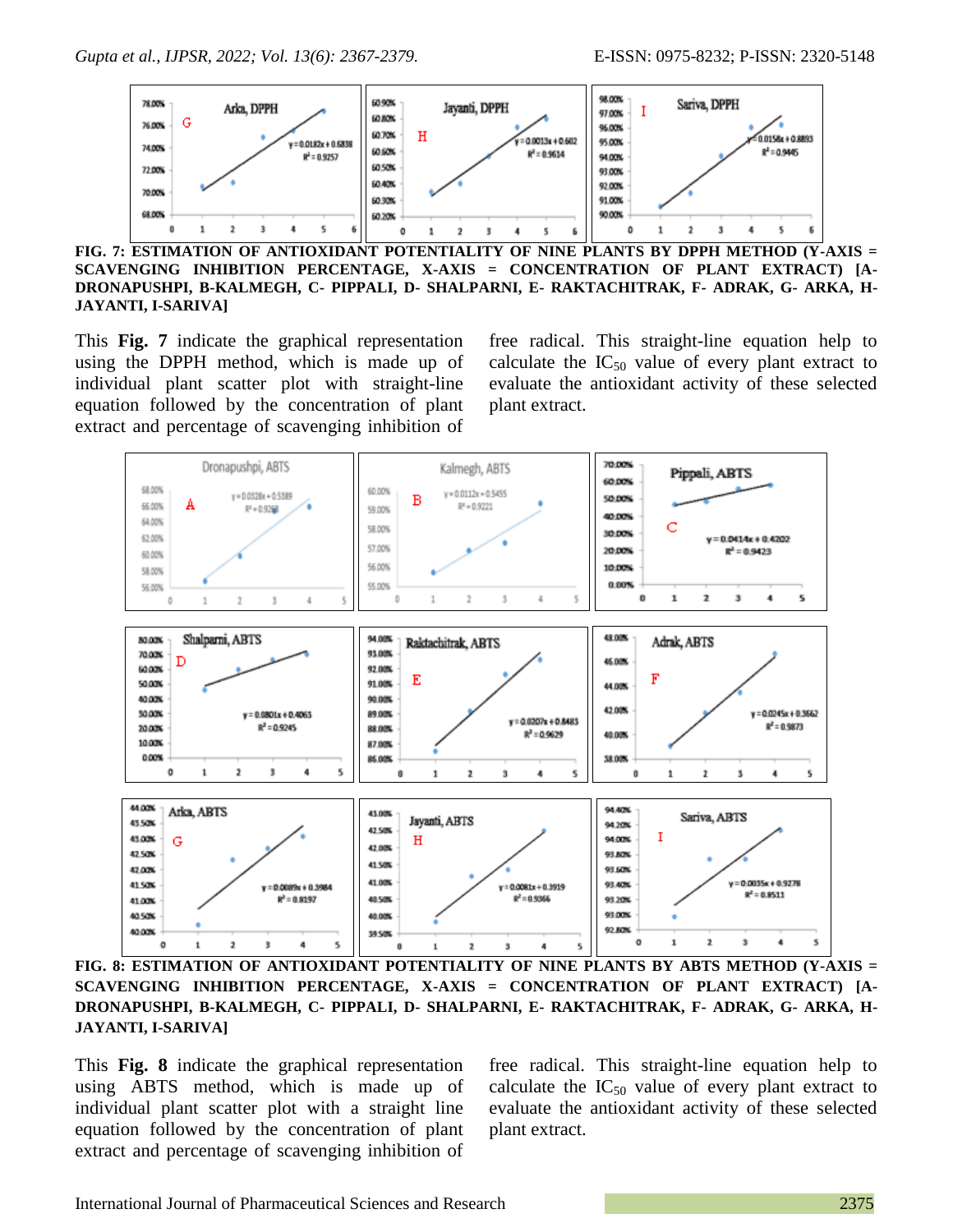| <b>Plants Name</b> | $IC50$ (mg/ml)  | $IC50$ (mmol TE/g DE) |                    |
|--------------------|-----------------|-----------------------|--------------------|
|                    | $H_2O_2$ Method | <b>DPPH</b> Method    | <b>ABTS</b> Method |
| Dronapushpi        | 50.69           | 51.36                 | 53.36              |
| Kalmegh            | 50.39           | 50.29                 | 53.63              |
| Pippali            | 53.14           | 58.14                 | 52.63              |
| Shalparni          | 54.22           | 50.85                 | 53.67              |
| Raktachitrak       | 50.37           | 55.16                 | 51.09              |
| Adrak              | 50.90           | 67.69                 | 50.28              |
| Arka               | 50.46           | 53.32                 | 60.56              |
| Jayanti            | 50.59           | 51.40                 | 53.00              |
| Sariva             | 51.57           | 52.02                 | 57.66              |

**TABLE 3: COMPARATIVE STUDY OF ANTIOXIDANTS OF TWELVE PLANTS BASED ON IC<sup>50</sup> VALUE BY THREE SCAVENGING METHODS**

**Table 3** represents the comparative study of antioxidant activity of nine plants based on  $IC_{50}$ value by three scavenging methods. The antioxidant activity is inversely proportional to the  $IC_{50}$  value. The extract of Dronapushpi shows the three  $IC_{50}$  values: 50.69 mg/ml, 51.36 mg/ml, and 53.36 mg/ml of  $H_2O_2$ , DPPH, and ABTS method accordingly. This result shows that Dronapushpi shows better antioxidant activity through the  $H_2O_2$ method with low  $IC_{50}$  value than the other two methods.

The extract of Kalmegh shows the three  $IC_{50}$  values as 50.39 mg/ml, 50.29 mg/ml, and 53.63 mg/ml of  $H_2O_2$ , DPPH, and ABTS method accordingly. It has been observed that the plant Kalmegh shows better antioxidant activity through the DPPH method with a low  $IC_{50}$  value compared to the other two methods. The extract of Pippali shows the three  $IC_{50}$  values as 53.14 mg/ml, 58.14 mg/ml, and  $52.63$  mg/ml of  $H_2O_2$ , DPPH and ABTS method accordingly. From this result, Pippali shows better antioxidant activity through the ABTS method with low  $IC_{50}$  value compared to the other two methods.

The extract of Shalparni shows the three  $IC_{50}$ values as 54.22 mg/ml, 50.85 mg/ml, and 53.67 mg/ml of  $H_2O_2$ , DPPH and ABTS method accordingly. From this result, Shalparni shows better antioxidant activity through the DPPH method with low  $IC_{50}$  value compared to the other two methods.

The extract of Raktachitrak has given the three IC50 values as 50.37 mg/ml, 51.16 mg/ml, and 51.09 mg/ml of  $H_2O_2$ , DPPH and ABTS method accordingly. From this result, Raktachitrak shows better antioxidant activity through the  $H_2O_2$  method with low  $IC_{50}$  value than the other two methods.

The extract of Adrak shows the three  $IC_{50}$  values: 50.90 mg/ml, 67.69 mg/ml and 50.28 mg/ml of  $H<sub>2</sub>O<sub>2</sub>$ , DPPH and ABTS method. This result shows that Adrak shows better antioxidant activity through the ABTS method with low  $IC_{50}$  value than the other two methods.

The extract of Arka shows the three  $IC_{50}$  values: 50.46 mg/ml, 53.32 mg/ml, and 60.56 mg/ml of  $H_2O_2$ , DPPH and ABTS method. From this result, Arka shows better antioxidant activity through the  $H_2O_2$  method with low IC<sub>50</sub> value compared to the other two methods.

The extract of Jayanti shows the three  $IC_{50}$  values, such as 50.59 mg/ml, 51.40 mg/ml, and 53.00 mg/ml of  $H_2O_2$ , DPPH and ABTS method accordingly. From this result, Jayanti shows better antioxidant activity through the H2O2 method with low  $IC_{50}$  value compared to the other two methods. The extract of Sariva show the three  $IC_{50}$  values: 51.57 mg/ml, 52.02 mg/ml and 57.66 mg/ml of H2O2, DPPH and ABTS method. From this result, Sariva show their better antioxidant activity through  $H_2O_2$  method with low  $IC_{50}$  value comparison to other two methods.



**FIG. 9: ANTIOXIDANT STUDY OF NINE MEDICINAL PLANTS BY USING THREE METHODS (H2O2, DPPH, ABTS)**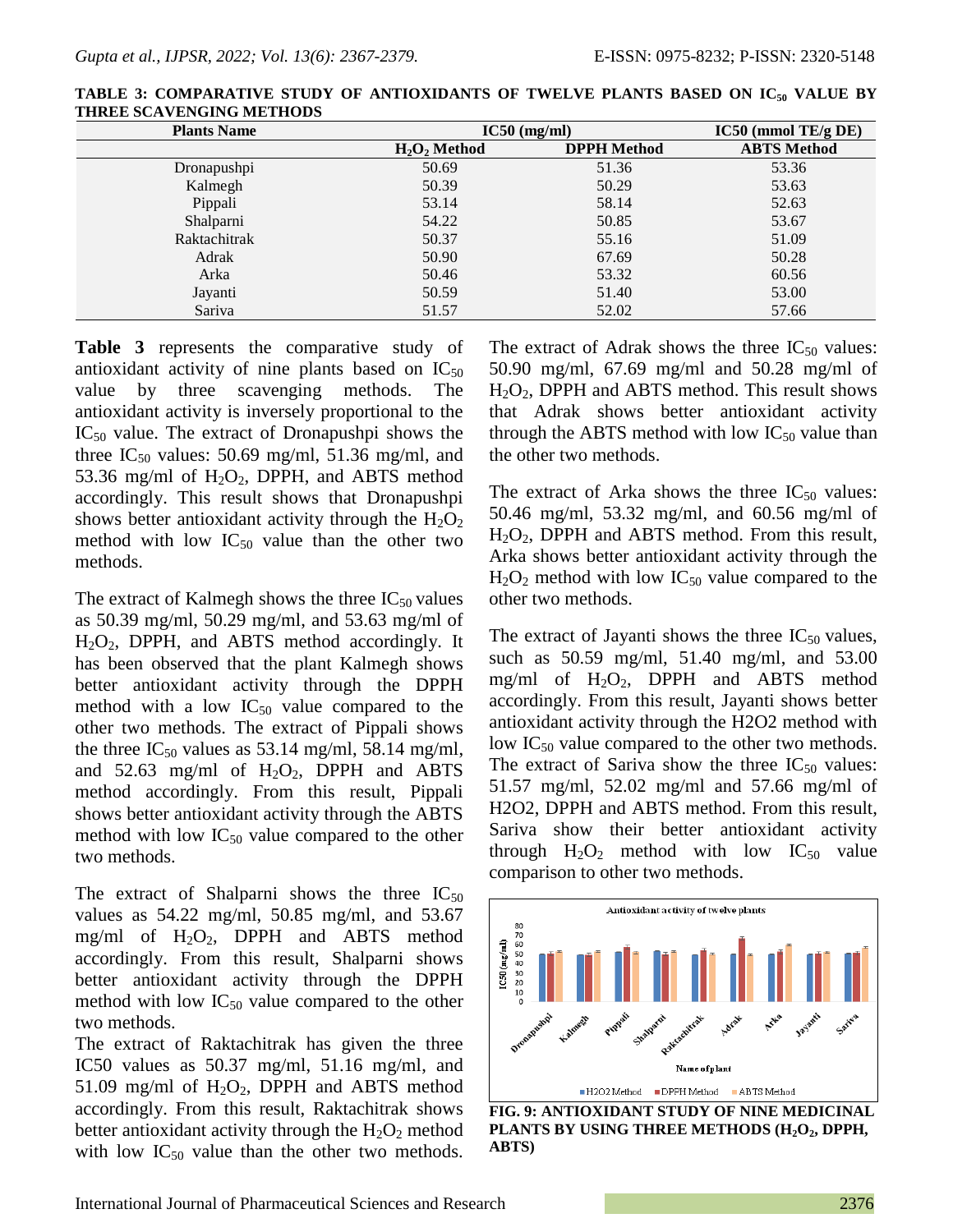According to the  $H_2O_2$  method, the antioxidant activity was observed highest in the sample of hydroalcoholic extract of Raktachitrak among all samples based on obtaining the low  $IC_{50}$  value (50.37 mg/ml)[Fig 9]. Besides the hydro-alcoholic extract of Raktachitrak; Kalmegh (50.39 mg/ml), Dronapushpi (50.69 mg/ml), Arka (50.46 mg/ml), Jayanti (50.59 mg/ml), Adrak (50.90 mg/ml) showed high antioxidant property with low  $IC_{50}$ value and other plants also have antioxidant property according to the  $IC_{50}$  value.

According to the DPPH method, the hydroalcoholic extract of Kalmegh has revealed its highest antioxidant properties with low  $IC_{50}$  value (50.29) mg/ml) and as well as the extract of Shalparni (50.85 mg/ml), Dronapushpi (51.36 mg/ml), Jayanti (51.40 mg/ml), Sariva (52.02 mg/ml) have also showed high antioxidant activity with low IC50 value and other plants also have antioxidant property accordingly IC<sub>50</sub> values **Fig. 9.** 

According to the ABTS method, the extract of Adrak showed highest antioxidant properties with low IC<sub>50</sub> value (50.28 mg/ml) **Fig. 9.** IC<sub>50</sub> value of Raktachitrak (51.09 mg/ml), Pippali (52.63 mg/ml), Dronapushpi (53.36 mg/ml), Kalmegh (53.63 mg/ml), Shalparni (53.67 mg/ml), Jayanti (53 mg/ml) are falls in vicinity of low range and show high antioxidant activity.

**CONCLUSION:** Presently, medicinal development shows that free radicals are responsible for some diseases. These free radicals help create oxidative stress due to deal an unhealthy lifestyle, chemical exposure, pollution, stress *etc.* These free radicals are unpaired electrons that are highly active and unstable in nature. Therefore, they can accept or donate electrons and act as oxidants or reductants  $22$ . One kind of substance is responsible for preventing cellular damage; they are called antioxidants. When the level of free radicals is increased, the antioxidant donates an electron and neutralizes the free radicals, and helps prevent any kind of oxidative damage<sup>22</sup>. Antioxidants scavenged the free radicals to prevent any kind of cellular damage. The previous study suggests a relationship between human redox biology and antioxidant metabolism <sup>23</sup>. Plants show non-enzymatic antioxidant activity, which is more efficient than human enzymatic

activity  $24$ . Antioxidant activity is facilitated by reducing agents, hydrogen donors, singlet oxygen quenchers, and metal chelators and reluctant of ferryl hemoglobin  $25$ . The property of antioxidants can be controlled by different phytocompound. Phytochemical assay, Total phenolic content (TPC), and Total flavonoid Content (TFC) were performed, and an antioxidant test is also performed. Many types of test for evaluation of antioxidant activity are used, but in this study, three types of antioxidant test are performed such as  $H<sub>2</sub>O<sub>2</sub>$ , DPPH and ABTS.

 $H_2O_2$  acts as a strong oxidizer molecule and belongs to a group of reactive oxygen species (ROS) called natural chemicals.  $H_2O_2$  transmits an oxidizing signal to a specific protein that leads to cell oxidation. Eventually, previous literature suggests that H2O2 molecules also oxidize STAT3 protein.

This  $H_2O_2$  molecule are degraded by the enzyme (peroxiredoxins) of antioxidant. Antioxidant activity is measured through the  $H_2O_2$  method by the degradative concentration of  $H_2O_2$  via UV-Spectroscopy  $^{26}$ . DPPH is also an important costeffective assay to measure antioxidant activity. The violated DPPH is reduced by the antioxidant caused by the hydrogen atom transfer mechanism. As a result, color is changed from violate to stable pale yellow color. After the complete reaction time of the DPPH test, the remaining violet part of DPPH is a measure for evaluation of antioxidant activity  $27$ .

ABTS also plays a role the same as DPPH based on electron transfer. ABTS has dark blue color; when antioxidants reduce the ABTS, it turns into a colorless solution<sup>28</sup>. This study reveals that more or fewer plants have good antioxidant properties. Among the nine medicinal plants, Raktachitrak, Kalmegh and Adrak show strong antioxidant activity with the lowest  $IC_{50}$  value as per the three methods. Kalmegh is only one plant among the nine medicinal plants who show the highest antioxidant activity with low range  $IC_{50}$  value according to both the test H2O2 and DPPH.  $IC_{50}$ value is inversely proportional to antioxidant activity. A low-level  $IC_{50}$  value indicates high antioxidant activities.  $IC_{50}$  value is defined that how much concentration is required to decrease the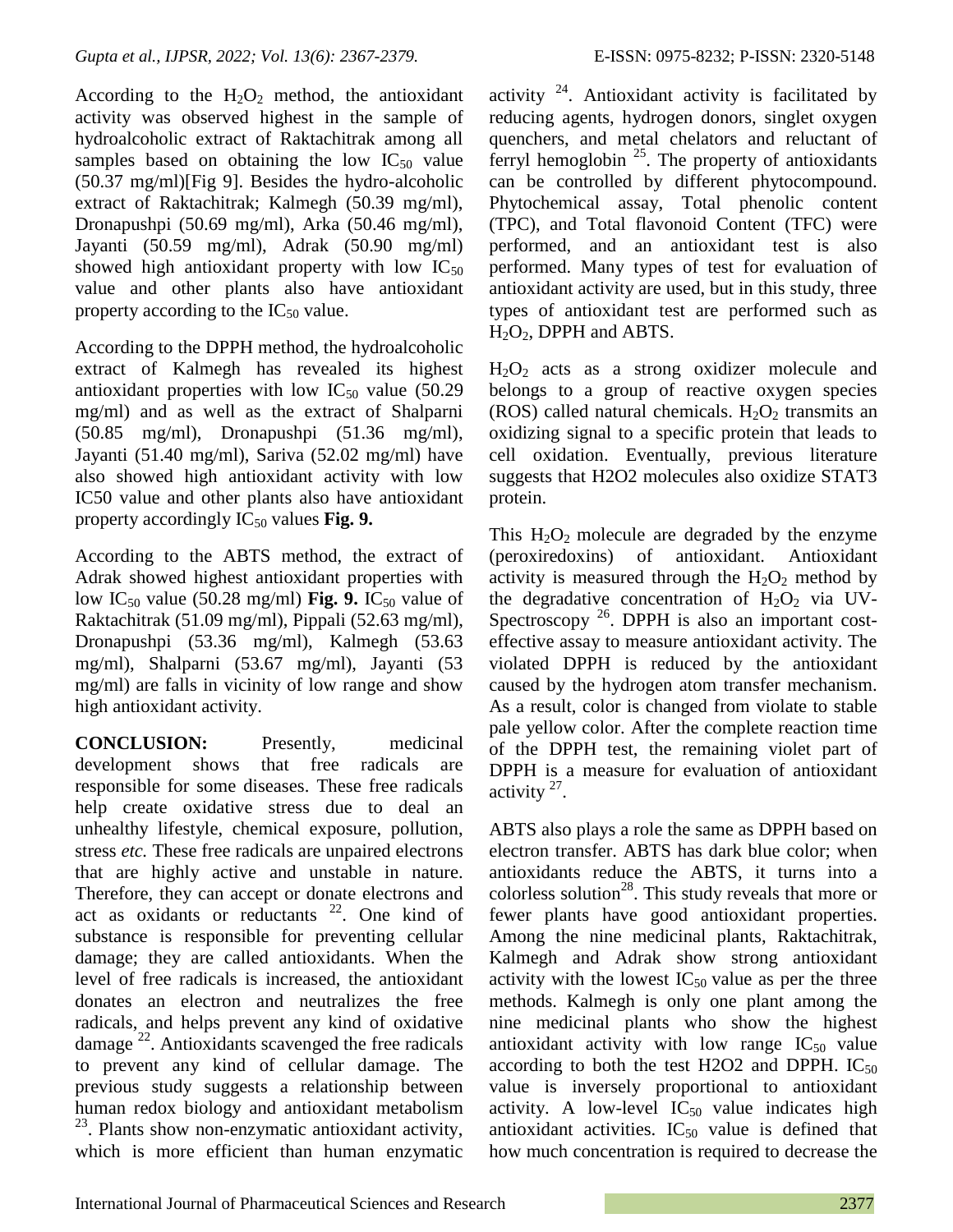initial concentration of DPPH and ABTS+ active radicals 'up to 50%.  $H_2O_2$ , DPPH, and ABTS methods are used to evaluate the antioxidant properties of selected plants. The TPC and TFC values of Raktachitrak and Adrak showed a high concentration in comparison to the Kalmegh. This study reveals that phenolic and flavonoid compounds and other phyto-compound are responsible for antioxidant properties. Due to that type of phyto-compound, this plant may be used in drug formulation. Phenolic compounds and flavonoids compound cannot modulate solely antioxidant activity. The presence of other phytochemicals may be modulating antioxidant activity either individually or synergistically  $^{24}$ . For this reason, Despite the TPC and TFC value being low, Kalmegh shows high antioxidant activity through the DPPH method. So many other factors are also responsible for antioxidant activity, not only TPC and TFC.

But the value of TPC and TFC affects antioxidant activity. TPC, TFC value of the extract of Shalparni, Dronapushpi, etc., are towards the high range, and antioxidant activity falls in the high range. Besides phenolic and flavonoids compound, the role of the alkaloid is crucial for enhancing antioxidants  $29$ . The presence of alkaloids in Kalmegh may be responsible for antioxidant activity and other pharmacological actions. The overall study represent the antioxidant potency of nine plant in an order that is  $Adr$   $\geq$  Kalmegh  $\geq$ Raktachitrak > Arka > Jayanti > Dronapushpi > Shalparni > Sariva > Pippali in decreasing order on the basis of antioxidant activity. Besides this all compounds, the antioxidant activity of plants may be modulated by many kinds of environmental factors. The antioxidant property of plant help to maintain a good healthy condition and plays a role in anti-inflammatory, antipyretic, and other various kinds of diseases.

**ACKNOWLEDGEMENT:** The authors are thankful to the Department of Dravyaguna, I.P.G.A.E&R, and gratitude to India's Botanical survey, Howrah, for plant authentication. The authors would like to express appraisal to the Department of Science &Technology and Biotechnology for their support via the sanctioned fund. The authors are also thankful to departmental staff.

**CONFLICTS OF INTEREST:** The authors declare no conflicts of interest.

**Funding:** This work was supported by the Department of Science &Technology and Biotechnology, Memo No: 810 (Sanc.) /ST/P/S&T/2G-20/2018, dated 17.06.2019, stating the Commission's approval and sanction of an on account grant for the Major Research Project entitled "Sequence based DNA bar-coding of fresh leaves of medicinal plants for Authentication" in favour of this Institute.

## **REFERENCE:**

- 1. Sharma A, Gupta P and Prabhakar PK: Endogenous repair system of oxidative damage of DNA. Current chemical biology 2019; 13(2): 110-119.
- 2. Chew YL, Chan EWL, Tan PL, Lim YY, Stanslas J and Goh JK: Assessment of phytochemical content, polyphenolic composition, antioxidant and antibacterial activities of Leguminosae medicinal plants in Peninsular Malaysia. BMC Complementary and Alternative Medicine 2011; 11(1): 1-10.
- 3. Singh A, Kukreti R, Saso L and Kukreti S: Oxidative stress: a key modulator in neurodegenerative diseases. Molecules 2019; 24(8): 1583.
- 4. Lobo V, Patil A, Phatak A and Chandra N: Free radicals, antioxidants and functional foods: Impact on human health. Pharmacognosy Reviews 2010; 4(8): 118.
- 5. Admassu S and Kebede M: Application of antioxidants in food processing industry: Options to improve the extraction yields and market value of natural products. Advances in Food Technology and Nutritional Sciences 2019; 5(2): 38-49.
- 6. Kaurinovic B and Vastag D: Flavonoids and phenolic acids as potential natural antioxidants. London, UK: Intech Open 2019.
- 7. Kundu S, Salma U, Sutradhar M andMandal N: An update on the medicinal uses, phytochemistry and pharmacology of Leucasaspera, a medicinally important species. International Journal of Agriculture Innovations and Research 2018; 6(4): 39-44.
- 8. Akbar S: *Andrographis paniculata* (Burm. f.) Nees. (Acanthaceae). In Handbook of 200 Medicinal Plants, Springer Cham 2020; 267-283.
- 9. Poddar S, Sarkar T, Choudhury S, Chatterjee S and Ghosh P: Indian traditional medicinal plants: A concise review. International Journal of Botany Studies 2020; 5(5): 174-190.
- 10. Gani HMO, Hoq MO and Tamanna T: Ethno medicinal, phytochemical and pharmacological properties of Piper longum (Linn). Asian Journal of Medical and Biological Research 2019; 5(1): 1-7.
- 11. Kumar G and Chander H: Indigenous Ethno-Medicinal and Ethno-Veterinary Practices in Shivalik Hills Zone of Himachal Pradesh, India. Asian Journal of Advanced Basic Sciences 2018; 6(2): 01-14.
- 12. Chaudhry B: A Handbook of Common Medicinal Plants Used in Ayurveda. Kojo Press 2019.
- 13. Mishra RK, Kumar A and Kumar A: Pharmacological activity of *Zingiber officinale*. International Journal of